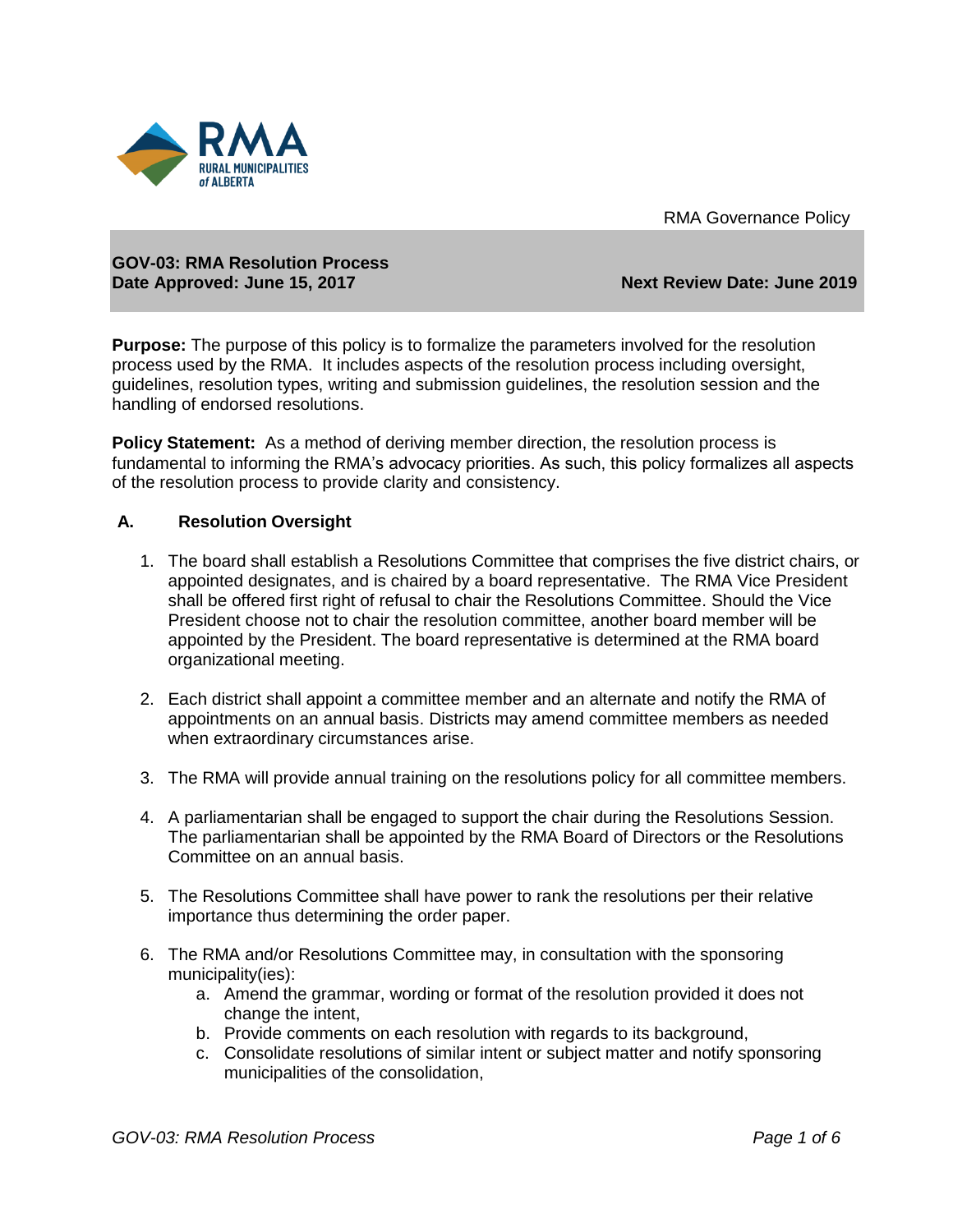- d. Inform the sponsoring municipality(ies) where the resolution will materially change or contradict a current RMA position,
- e. Notify the sponsoring municipality(ies) of any deficiencies in meeting the guidelines of resolutions as outlined in this policy, and
- f. Refer district-endorsed or individual resolutions that duplicate the requests made in an active resolution(s) either directly or indirectly back to the resolution sponsor.

# **B. Resolution Writing Guidelines**

1. Resolutions must include a title, preamble (whereas), operative clause (therefore be it resolved) and member background and shall be in the form:

> WHEREAS …; and WHEREAS …; THEREFORE, BE IT RESOLVED that the Rural Municipalities of Alberta… Member Background

- 2. Resolutions must address a topic of concern that is relevant to municipalities on a provincial or federal basis.
- 3. The title must provide a clear indication of the resolution's intent.
- 4. The preamble must provide clear, brief, factual context for the operative clause.
- 5. The operative clause must clearly set out what the resolution is meant to achieve and indicate a proposal for action. The wording should be straightforward and brief so that the intent of the resolution is clear. Resolutions requesting legislative changes must clearly identify the legislation that the resolution is directing changes to.
- 6. Resolutions must be accompanied by background information outlining the following where appropriate:
	- a. The history of the issue,
	- b. Issue impacts, noting the provincial and/or federal impacts of the issue, where applicable,
	- c. Past or current advocacy efforts by the RMA or other organizations,
	- d. Recent incidents or developments,
	- e. Specific legislation linkages, and
	- f. Other stakeholders with a vested interest.

## **C. Resolution Submission Guidelines**

- 1. Resolutions may be submitted for consideration at the convention by:
	- a. A group of full members (RMA districts, see section D.1)
	- b. A full member (individual municipality, see section D.2)
	- c. The Board of Directors (see section D.3)
- 2. Resolutions must be approved by a motion of the council(s) of the sponsoring municipality(ies) or by the RMA Board of Directors, in the event of board-endorsed resolutions.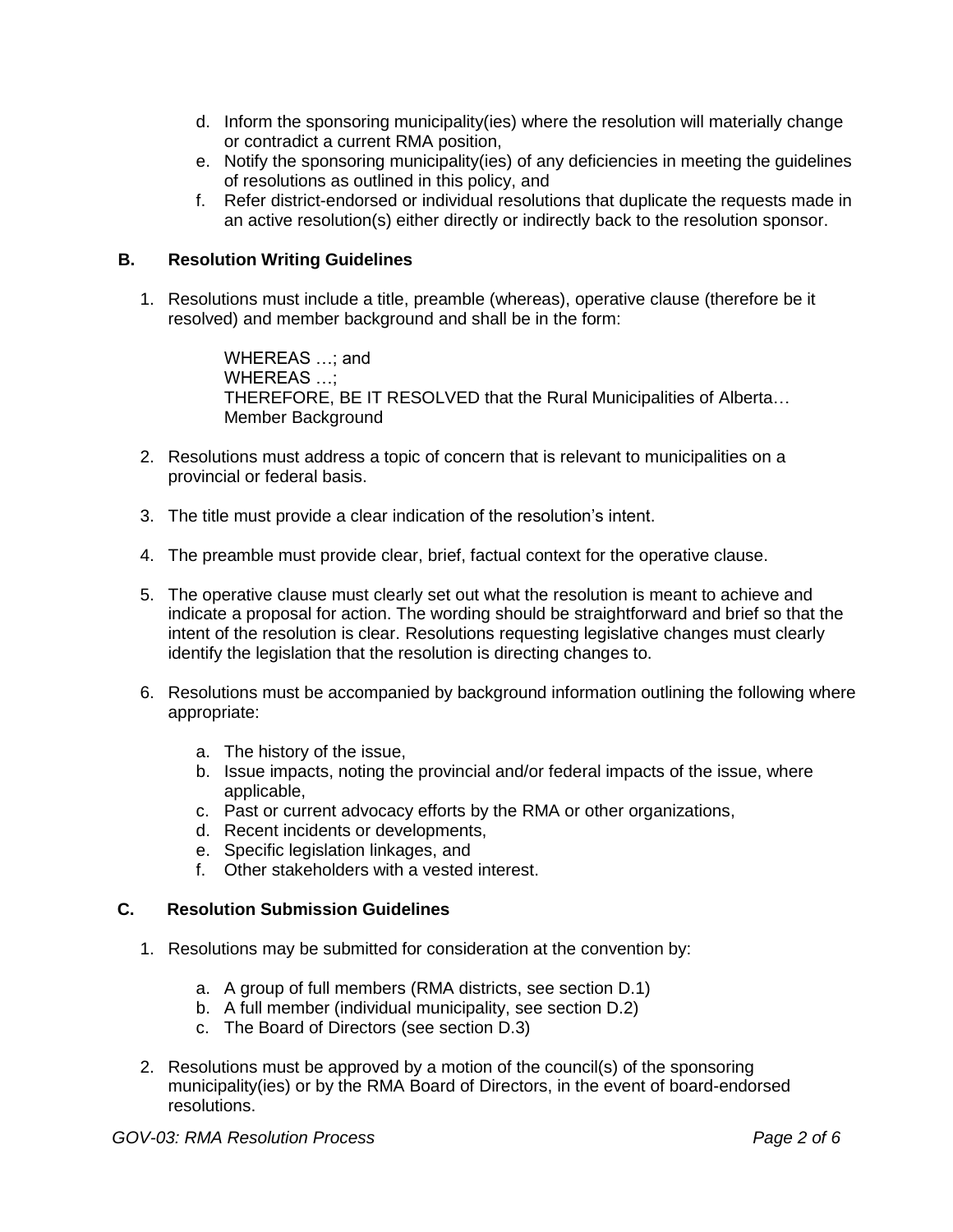- 3. Resolutions must be received by the RMA at least four (4) weeks prior to each convention.
- 4. Resolutions and supporting member background must be submitted electronically in Microsoft Word by the resolutions deadline.

# **D. Resolution Types**

- 1. District-endorsed resolutions are those submitted by a full member or group of full members through their respective district-approved process, provided it receives endorsement at a duly constituted district meeting.
- 2. Individual resolutions are those submitted by a full member or group of full members directly to the RMA.
- 3. Board-endorsed resolutions are those submitted by the RMA Board of Directors. These resolutions may be brought forward to allow membership endorsement on a formal plan or report, or to address an issue the board deems pertinent. Board-endorsed resolutions shall follow the same timelines and process as district-endorsed or individual resolutions.

## **E. Emergent Resolutions**

- 1. Resolutions submitted after the resolution deadline assigned for each RMA convention will be forwarded to the Resolutions Committee for consideration as emergent resolutions.
- 2. An emergent resolution is defined as one submitted to the RMA after the resolution deadline that deals with an issue, legislative, or policy change that has arisen after the resolution deadline, and needs to be addressed prior to the next RMA convention. Justification explaining why a resolution is emergent must be clearly stated upon submission.
- 3. Any resolution not meeting the definition of being an emergent resolution will not be accepted by the Resolutions Committee. The Resolutions Committee Chair or designate will inform the resolution sponsor(s) of the decision of the Resolutions Committee.
- 4. Resolutions accepted by the Resolutions Committee as emergent in nature will be added to the order paper at the start of the resolutions session. Acceptance of the order paper, including the additions of emergent resolutions, will be voted on using a simple majority.
- 5. The sponsoring municipality(ies) must provide and distribute adequate copies of the emergent resolution to all full members in attendance at convention prior to the start of the resolutions session. Convention registration numbers will be shared with the resolution sponsor to advise of the number of emergent resolution copies required.

# **F. Resolutions Session**

1. For the purposes of the resolutions session only, quorum shall be defined as representation of 50% plus one of the RMA full member municipalities who are eligible to vote. Quorum will be counted at the start of each resolutions session.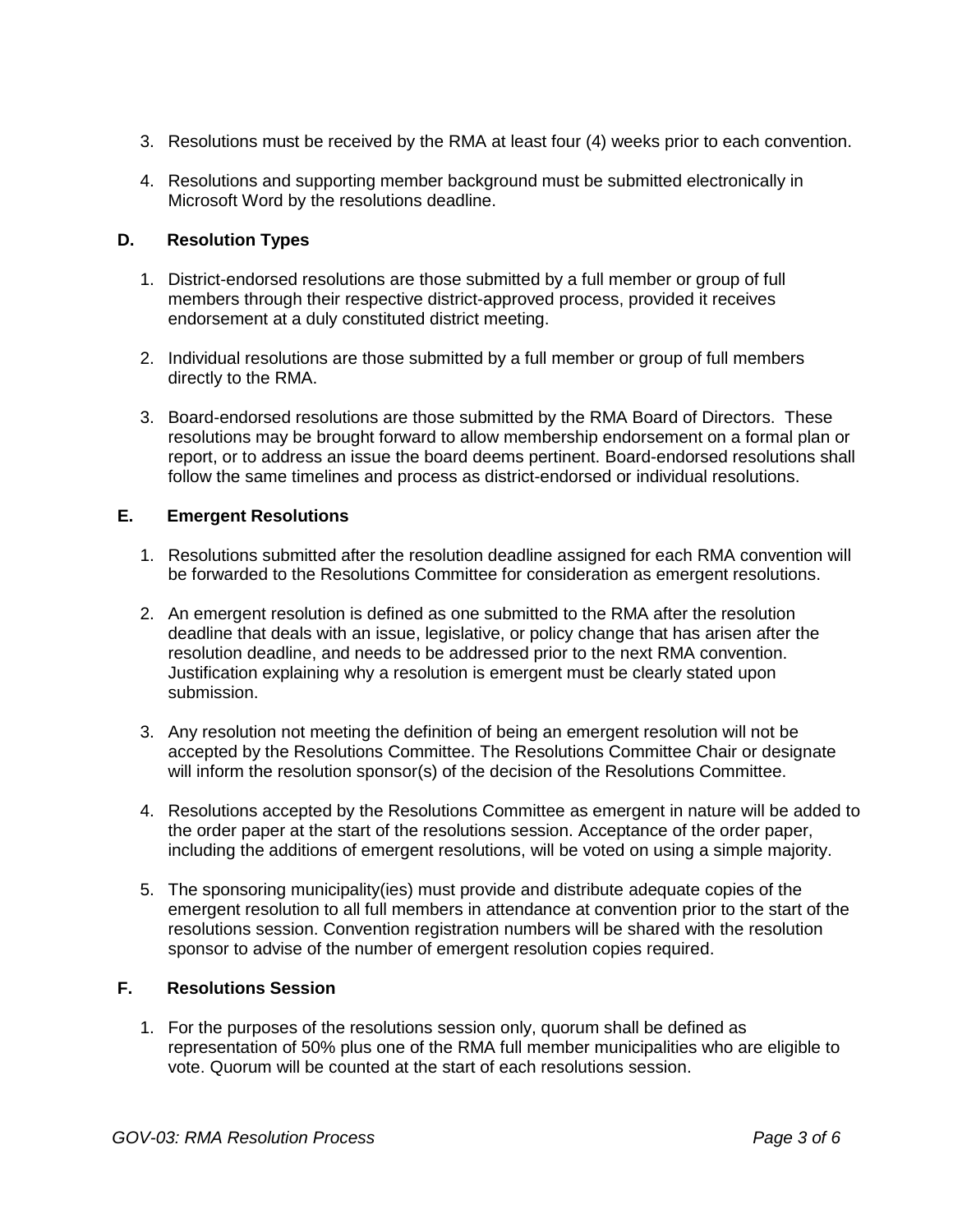- 2. Only elected officials of full members are eligible to vote on resolutions and can only cast their individual vote on each resolution. Elected officials will be issued one voting device, and shall only use one voting device during the resolutions session.
- 3. Voting may be by electronic means or by show of voting credentials as determined by the RMA.
- 4. Only elected officials of full members shall be allowed to speak during the resolutions session. Associate members, member administrative staff and guests may be permitted to speak upon recognition by the chair and consent of majority of the voting members. They may not move or second a resolution, or vote. Those speaking during the resolutions session must clearly state their name, position and jurisdiction.
- 5. The resolution session shall be carried out per Robert's Rules of Order, except where those rules may be in conflict with the bylaws and policies of the RMA.
- 6. The resolution session shall include the acceptance of the order paper and the consideration of resolutions.
- 7. If any emergent resolutions are to be presented, they will be incorporated into the order paper, which will be voted on at the start of the resolutions session.
- 8. Voting requirements to pass resolutions are as follows:
	- a. Where legislative changes are requested, a three-fifths (3/5) majority shall be required. Resolutions requesting legislative changes must clearly state what legislative amendments are being requested.
	- b. Where no legislative changes are being requested, a simple majority vote shall be required.
	- c. Motion to accept the Order Paper identifies the majority status required for the vote for each resolution.
- 9. If the voting requirement assigned to a resolution is to be disputed, an elected official from an RMA full member municipality is to notify the Resolutions Chair or a Resolutions Committee member in advance of the resolutions session. Voting requirement amendments may be presented at the introduction of the order paper by the Resolutions Chair prior to the introduction of resolutions.
- 10. A sponsoring municipality may declare its intent to withdraw a proposed resolution when the resolution is introduced. Before making a motion, the sponsor shall request to withdraw the resolution. Pending no opposition from the floor, the session chair shall declare the resolution withdrawn and no further debate or comments will be allowed.
- 11. The title, sponsor(s), resolution type and operative clause shall be read aloud by a resolutions committee members to introduce the resolution at the during the session.
- 12. Each resolution requires a mover and a seconder and will be allowed up to five (5) minutes combined to present the resolution.
- 13. A member of the RMA Board of Directors shall be permitted to speak, to provide clarity on a resolution intent as presented, that may be impacted by RMA advocacy efforts.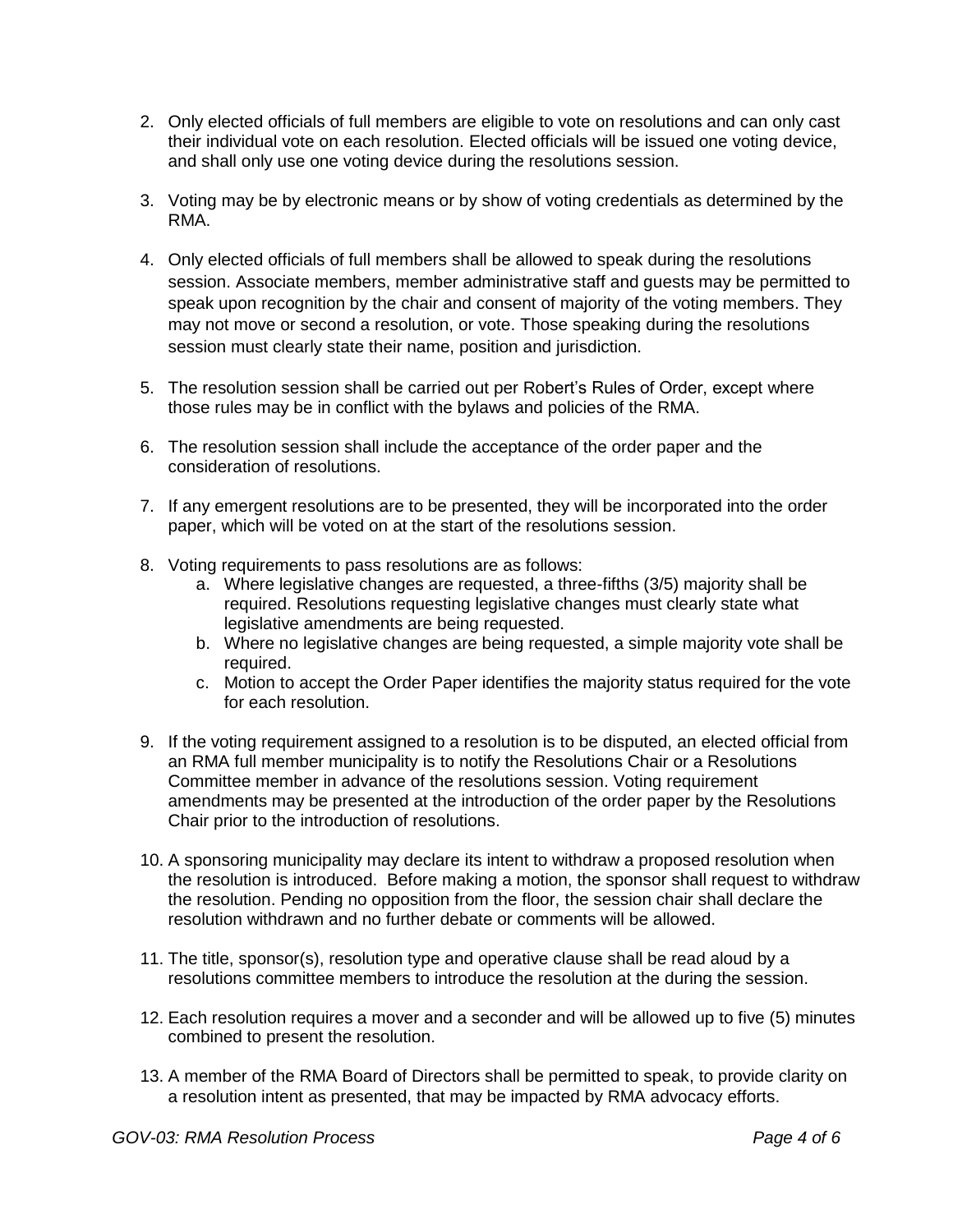- 14. Following the initial speaker(s), the chair will then call for members requesting clarification, amendments or speaking in opposition to the resolution. The speaker will have a two (2) minute time limit. If no one rises to speak in opposition to a proposed resolution, the question will be immediately called.
- 15. Once a member has spoken in opposition of the resolution, debate will continue with each speaker having a two (2) minute time limit. When debate ends, the chair will allow the mover and seconder two (2) minutes total to present final comments.
- 16. Deferral of resolutions back to the sponsor, or tabling a resolution until a future convention will not be permitted. All resolutions included in the order paper will be voted on during the resolutions session in which they are introduced.
- 17. If the resolutions session runs short of time, the Chair has the authority to recess the session until a later time within the same convention to accommodate the presentation, debate and voting on remaining resolutions.

# **G. Amendments**

- 1. Friendly amendments are those that are so simple or uniformly acceptable that they can be adopted by unanimous consent during debate. This eliminates the necessity for formal amendment including seconding, debate, voting and incorporation back into the main motion.
- 2. Friendly amendments must be agreed to by the mover of the main motion and there must be no objection from voting delegates to the amendment being made on a friendly basis.
- 3. Each amendment (except friendly amendments) requires a mover and a seconder. The spokesperson(s) for the amendment will be allowed two (2) minutes combined to present the amendment.
- 4. Amendments (except friendly amendments) will be accepted when duly moved and seconded. Submission of amendments to the chair or RMA designated staff in writing in advance of the start of the resolutions session is encouraged, unless an amendment to the amendment has been brought to the floor as outlined in section G.4 of this Policy.
- 5. Discussion of amendments follows the same guidelines and timeframes as outlined for resolution debate.
- 6. Only one amendment will be accepted at a time, and only one amendment to the amendment is permitted at a time.
- 7. A simple majority vote is required to pass all amendments.

#### **H. Endorsed Resolutions**

1. Resolutions passed by the voting delegates shall not be amended or modified.